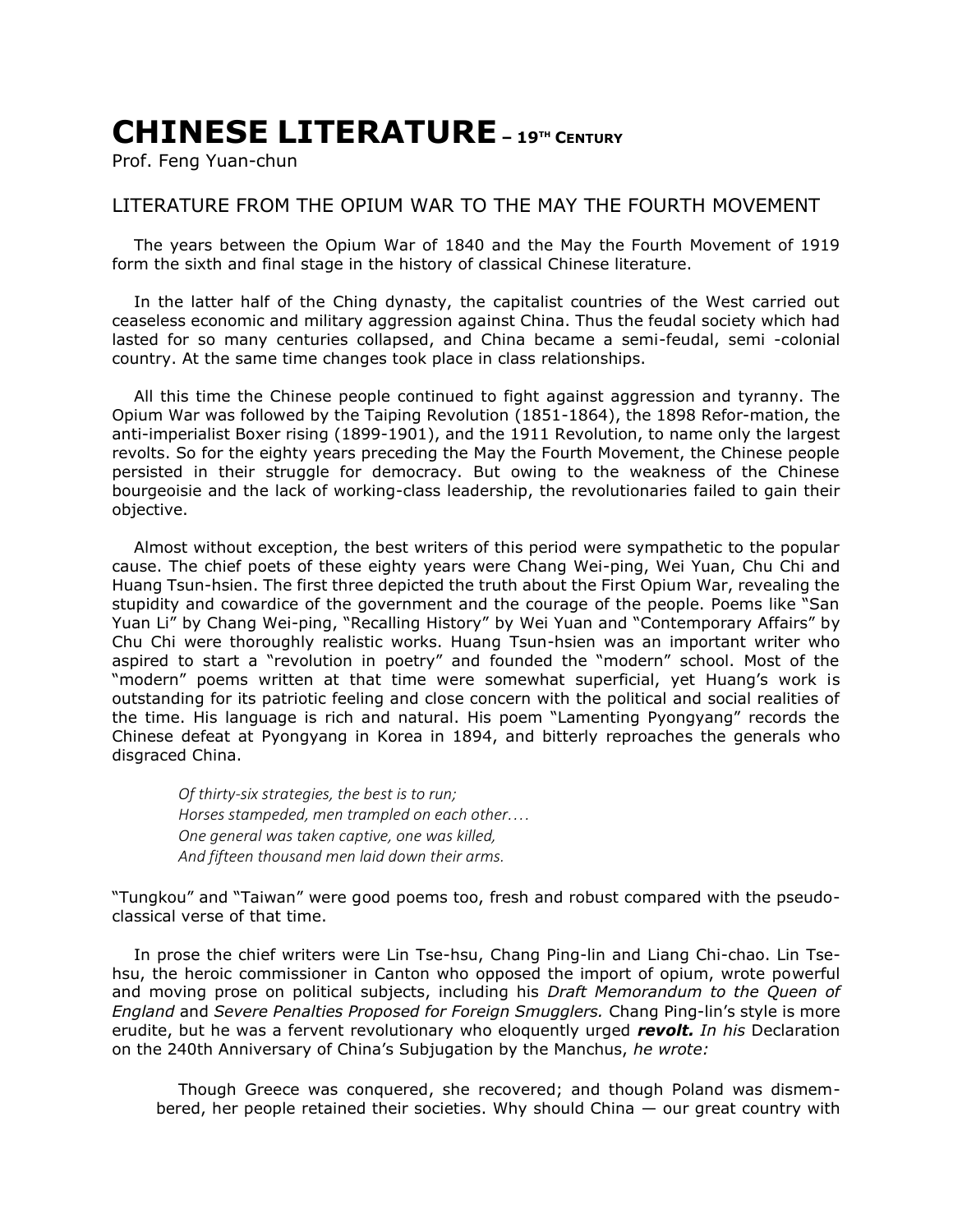its vast population and fine cultural tradition — prove inferior to these smaller states? Let fathers and sons take counsel together and unite as one; let us wipe our tears and attend this gathering to commemorate the loss of our independence.

Liang Chi-chao advocated a new style of prose which had the virtues of simplicity and fluency. Lucid and unhampered by rules, it occasionally used colloquialisms or sentence constructions borrowed from foreign languages. Being clear and expressive it was an effective tool for convincing readers. This is why the writings of Liang Chi-chao were so popular at the end of the Ching dynasty and the beginning of the republic.

The best-known novelists of this period were Shih Yukun, Liu O, Han Pang-ching, Li Paochia, Wu Wo-yao and Tseng Pu. Li Pao-chia's two most important works are *Modem Times* and *The Bureaucrats.* He tears the mask from the faces of arrogant foreign missionaries and mandarins who are cowardly bullies. Of Wu Wo-yao's many novels, the most famous is *Strange Events of the Last Twenty Years.* This attacks not only the bureaucrats but the merchants and scholars too, describing with relish the stupidity of certain "cultured" savants. Tseng Pu is best known for *A Flower in an Ocean of Sin,* a novel about the famous courtesan Golden Flower, which deals with various aspects, of society at the end of the Ching dynasty and exposes .the corrupt politics and in-competent bureaucracy of that time. In Chapter 5, for instance, we read of a poor official in Peking who cannot pay his debts until he wins the emperor's favour and becomes rich. But in Chapter 6, when he is sent to lead China's army and navy against France, he bungles everything.

He neither knew his officers nor cared for his men, but growing arrogant, arrogated all authority to himself, though all he was capable of was tricks and wiles. The French commander did not spare him, however, but catching him off his guard started to bombard his headquarters during a storm. Although Chuang racked his brains, clever as he was with his pen, he was helpless against cannon; eloquent as he was, he could not withstand the onslaught of the enemy fleet. So he escaped barefoot through the rain, running seven or eight miles without a thought for all the ships and men he was losing, to hide himself inland in a monastery.

This novel, though it was never finished, ranks as one of the best of its time.

During this period, foreign novels translated into Chinese by Lin Shu, Wu Tao and others contributed to the development of Chinese fiction and the Chinese people's understanding of foreign countries.

In drama, while such classical forms as *tsa chu* and chuan *chi* were declining, local operas were growing increasingly popular. Carrying on the best traditions of earlier oper-as like *The Fisherman's Revenge* and *Borrowing Boots,* different localities produced a number of lively plays, often filled with the spirit of revolt or criticism of current abuses. By the time of the 1898 Reformation, Wang Hsiao-nuag had written operas on historical themes to foster patriotism. Thus in *Lamenting at the Ancestral Temple* he describes how when the king of Shu decided to surrender to Wei in A.D. 263, his son Liu Shen killed himself after uttering the following protest:

*Drums thunder in my ears As my father approaches General Teng. I cannot bear to see A king kneeling before his horse. Would I could kill all traitors!*